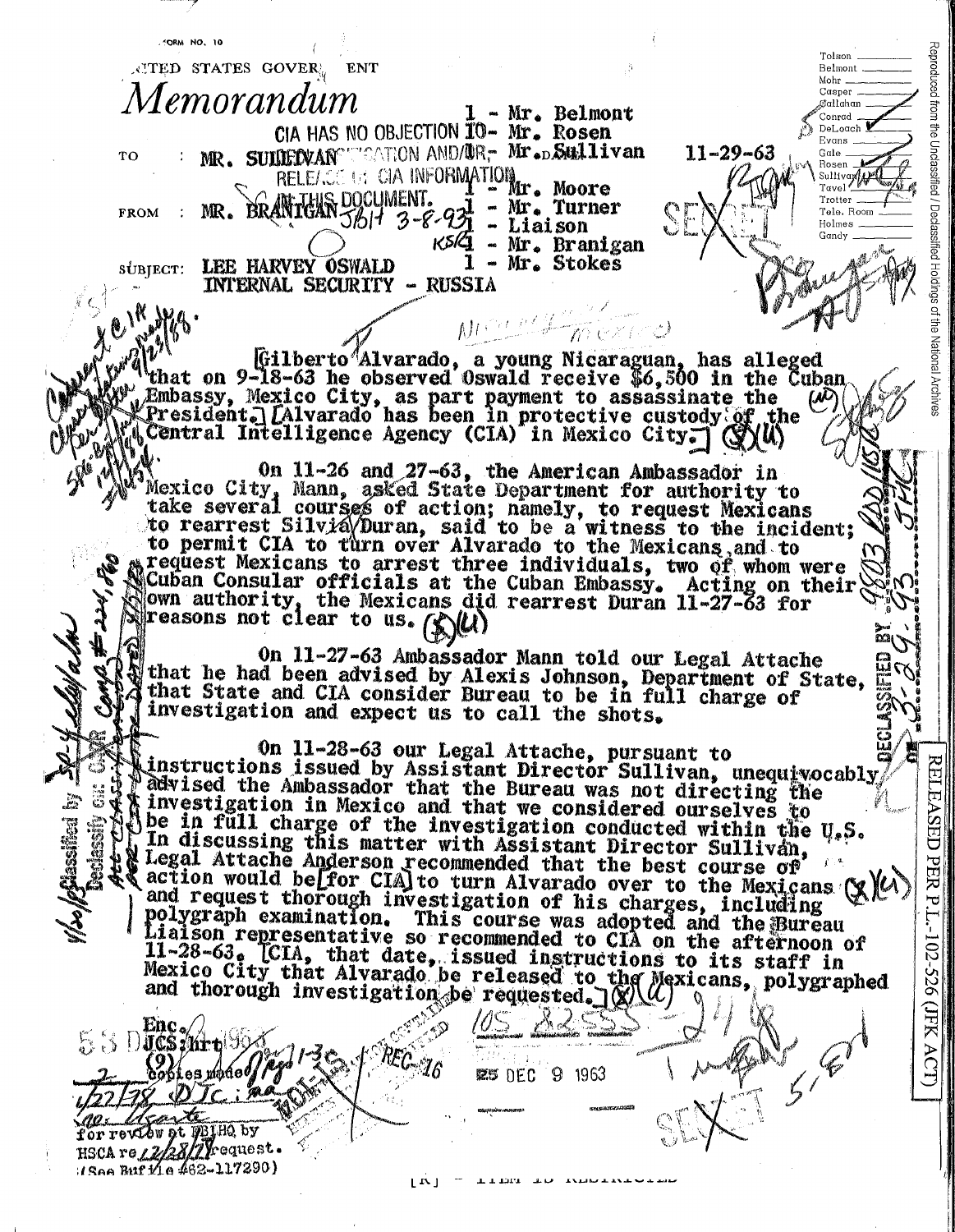## MEMORANDUM FOR MR. SULLIVAN RE: LEH HARVEY OSWALD

~-~ ---~--u-..,....---

>'

On the morning of  $11-29-63$  Assistant Director C. A. Evans briefed Under Secretary of State Alexis Johnson concerning<br>- the action taken. He said this was exactly what he had in mind<br>and that he realized it was up to him to issue the necessary<br>instructions to the Ambassador. ) recommendation made by the Bureau as to the handling of this matter was exactly what he had in mind and he felt it fortunate that the Ambassador was getting our professional help.

0swald's wife, during interview early this morning,<br>definitely places 0swald in New Orleans on 9-18-63 at time<br>Alvarado stated he was in the Cuban Embassy. She maintains<br>that her husband did not leave New Orleans between

 $\mathcal{L}(\mathcal{A})$  ( $\mathcal{L}(\mathcal{C})$  confirmed its order to its Mexican staff to release Alvarado by 11-28-63 release in which they stated that the Nicaraguan intelligence service for which Alvarado once worked, is dispatching a senior official to Mexico City<br>to assist in the interrogation and investigation there at<br>our discretion. Whe now find per Legal Attache's 11-28-63 our discretion. Whe now find per Legal Attache's 11-28-63 (X)<sup>4</sup> cable that Alvarado, prbr to his release to Mexicans and on reinterrogation has changed his story, claiming that<br>the 9-18-63 date of the incident may be in error and that<br>it may have occurred on 9-28-63. The fact that Oswald was<br>known to be in Mexico in late September and early In connection with Mexican interrogation of Silvia Duran.<br>
This fact is undoubtedly known to Alvarado. As Alvarado, in<br>
his first account, said that he again saw two of the witnesses<br>
to the incident on a repeated visit t - W8  $\frac{5-20-00}{10}$ , and as his claimed calls to the American Embassy<br>warning of a killing of a prominent person have not been<br>substantiated and finally as his initially stated reason for  $\omega$ substantiated and finally as his initially stated reason for (w)<br>being in Mexico in September, 1963 *las an agent of the*<br>Nicaraguans has been refuted it now appears that Alvarado's (x)  $\left\| \begin{array}{cc} \n\cdot & \cdot \\ \n\cdot & \cdot \n\end{array} \right$  $\vert \ \ \vert$ story is a fabrication **Legal Attache is following through**  $\begin{bmatrix} 0 & 0 \\ 0 & 0 \end{bmatrix}$   $\begin{bmatrix} 0 & 0 \\ 0 & 0 \end{bmatrix}$  $\vert$  and investigation incidental thereto, including a possible  $\vert\vert\frac{\infty}{\infty}\vert$ confrontation of Alvarado and Duran.)  $f(\sqrt{u})$ 

 $\mathscr{L}$  1. The set of  $\mathbb{H}$ 

 $c$   $|X^*|$   $|X|$ *~,j(.* Id/ <sup>i</sup>

11 I I,